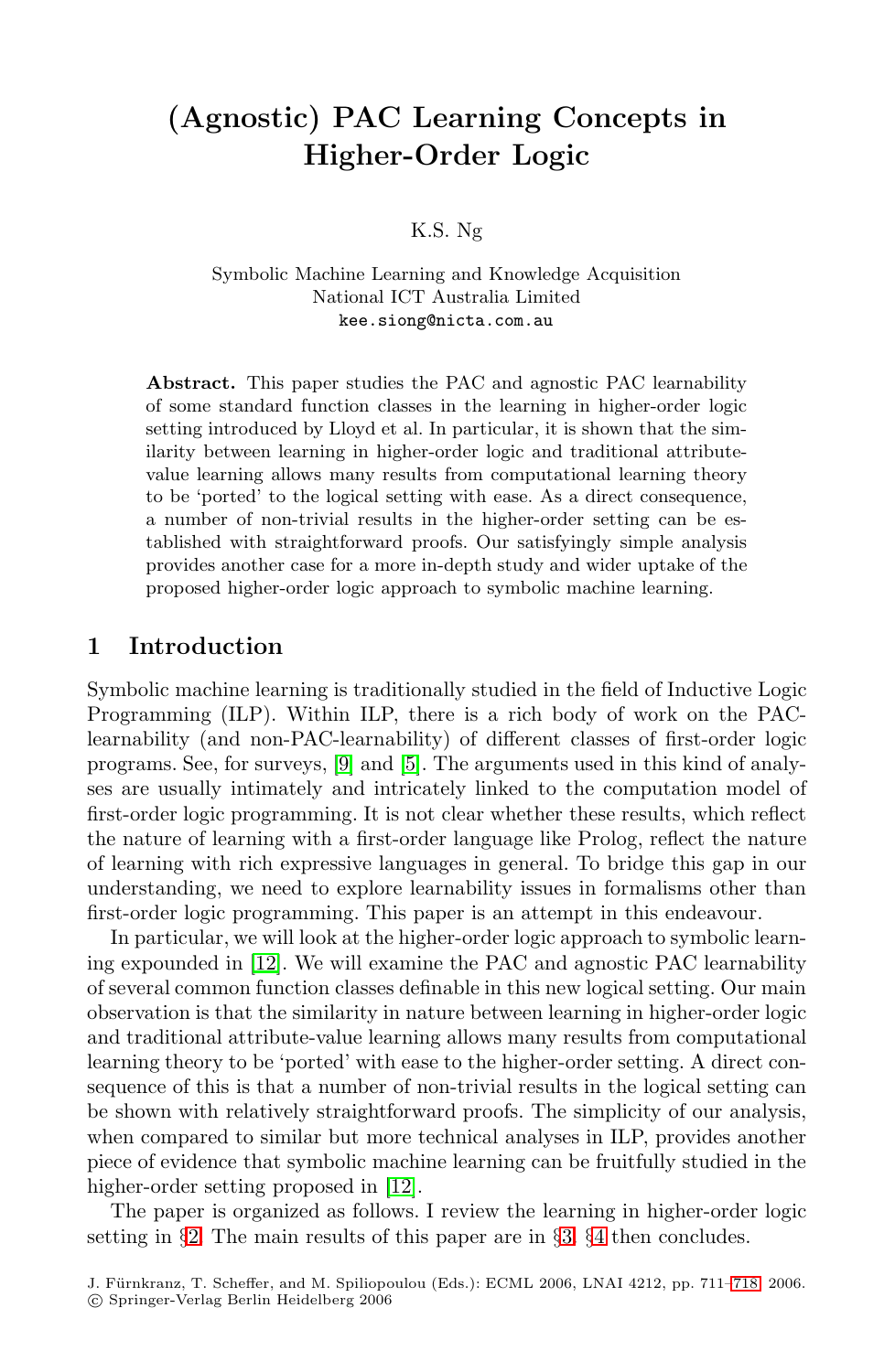# **2 Learning in Higher-Order Logic**

The logic underlying our learning setting is a polymorphically typed, higherorder logic based o[n C](#page-7-2)hurch's simple theory of types. The form of the language is similar to that of a standard functional programming language like Haskell. Indeed, the approach grew out of research into a functional logic programming language called Escher [11]. In what follows, I will assume the reader is familiar with the syntax and terminology of functional programming languages.

We consider only binary classification problems in this paper. In standard attribute-value learning, the set of individuals X is a subset of  $\mathbb{R}^m$  for some m, and the hypothesis space  $H$  consists of predicates (boolean functions) defined on  $\mathbb{R}^m$ . The logical setting introduced in [12] extends this basic setup in two ways.

- 1. The set  $X$  is equated with a class of terms called basic terms in a higherorder logic. This class of terms includes  $\mathbb{R}^m$  and just about every data type in common use in computer science.
- 2. The set H is extended to admit any subset of computable predicates on basic terms definable by composing simple[r](#page-7-5) [fu](#page-7-5)nctions called transformations.

We now examine these two points in some detail.

Representation of Individuals. We first look at how training examples are represented in the logic. The basic idea is that each individual  $x$  in a labelled example  $(x, y)$  should be represented as a closed term. All information is captured in one place. In this sense, learning in higher-order logic is close to the learning from interpretations [6] and learning from propositionalized data [10] settings in ILP. The formal basis for this is provided by the conc[ept](#page-7-6) of a [bas](#page-7-7)ic term. Essentially, one first defines the concept of a term in higher-order logic. A suitably rich subset is then identified for data modelling. The details of this development can be found in [12]. For the purpose of this paper, it is sufficient to know that a rich catalogue of data types is provided via basic terms, and these include integers, floating-point numbers, strings, tuples, sets, multisets, lists, trees, graphs and composite types that can be built up from these.

We now introduce a simple multiple-instance problem to illustrate the representation language. More complicated applications can be found in [3] and [15]. We have a collection of bunches of keys and a door. A bunch of keys is labelled true  $(\top)$  iff it contains at least one key that opens the door, false  $(\bot)$  otherwise. Given the bunches of keys and their labels, the problem is to learn a function to predict whether any given bunch of keys opens the door.

We model a bunch of keys as a set of keys. Each key, in turn, is modelled as a tuple capturing two of its properties: the company that makes it and its length. This leads to the following type declarations.

type Bunch =  $\{Key\}$  type  $Key = Make \times Length$ 

The types *Make* and *Length* have the following data constructors.

Abloy, Chubb, Rubo, Yale : Make Short, Medium, Long : Length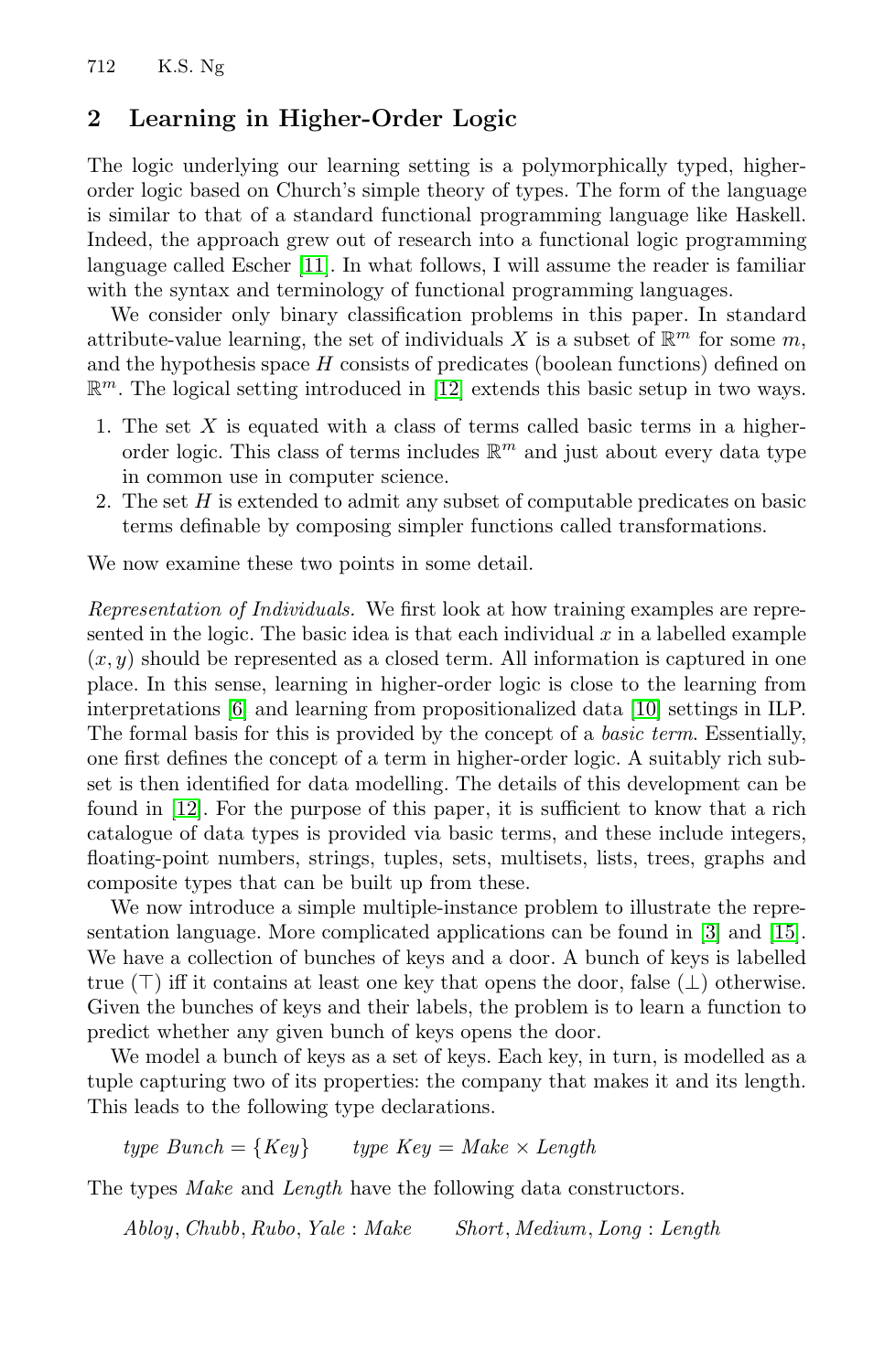A training example may look like this.

```
opens \{(Abloy, Medium), (Chubb, Long), (Rubo, Short)\} = \top
```
Given a set of such examples, we want to learn the function *opens* :  $Bunch \rightarrow \Omega$ . Here and in the following,  $\Omega$  denotes the type of the booleans.

Given such data, one can proceed with distance-based learning methods by plugging into standard learning algorithms suitable kernels and distance measures defined on basic terms. In this paper, however, we will adopt a more symbolic approach to the problem. For each learning problem, we will need to explicitly define a space of predicates in which to search for a suitable candidate solution. We next describe the mechanism used to define predicate spaces.

Predicate Construction. Predicates are constructed incrementally by composing basic functions called transformations. Composition is handled by the function  $\circ : (a \to b) \to (b \to c) \to (a \to c)$  defined by  $((f \circ g) x) = (g (f x))$ .

**Definition 1.** A transformation f is a function having a signature of the form

 $f : (\rho_1 \to \Omega) \to \cdots \to (\rho_k \to \Omega) \to \mu \to \sigma$ 

for  $k \geqslant 0$ . The type  $\mu$  is called the source of the transformation; and  $\sigma$ , the target of the transformation. The number  $k$  is called the rank of the transformation.

Every function is potentially a transformation — just put  $k = 0$ . Transformations are used to define a particular class of predicates called standard predicates.

**Definition 2.** A standard predicate is a term of the form

$$
(f_1 p_{1,1} \ldots p_{1,k_1}) \circ \cdots \circ (f_n p_{n,1} \ldots p_{n,k_n})
$$

for some  $n \geq 1$ , where  $f_i$  is a transformation of rank  $k_i$ , the target of  $f_n$  is  $\Omega$ , and each  $p_{i,j_i}$  is a standard predicate.

In applications, we first identify a class of transformations H of relevance to the problem domain. Having done that, we then build up a class of standard predicates by composing transformations taken from H in appropriate ways. To illustrate this process, we will first look at some useful transformations for the multiple-instance Keys problem introduced earlier.

*Example 3.* The transformation  $top: a \to \Omega$  defined by  $(top x) = \top$  for each x is the weakest predicate on the type a one can define.

*Example 4.* Given terms of type  $Key$ , which are tuples, we can introduce the function projMake : Key  $\rightarrow$  Make defined by  $(propMake (t_1, t_2)) = t_1$  to project out the first element. Likewise, we can define projLength.

Example 5. Given terms of type Key, we can introduce the transformation  $\wedge_2$ :  $(Key \to \Omega) \to (Key \to \Omega) \to Key \to \Omega$  defined by  $(\wedge_2 p q) = \lambda x.((p x) \wedge (q x))$ to conjoin predicates on Key.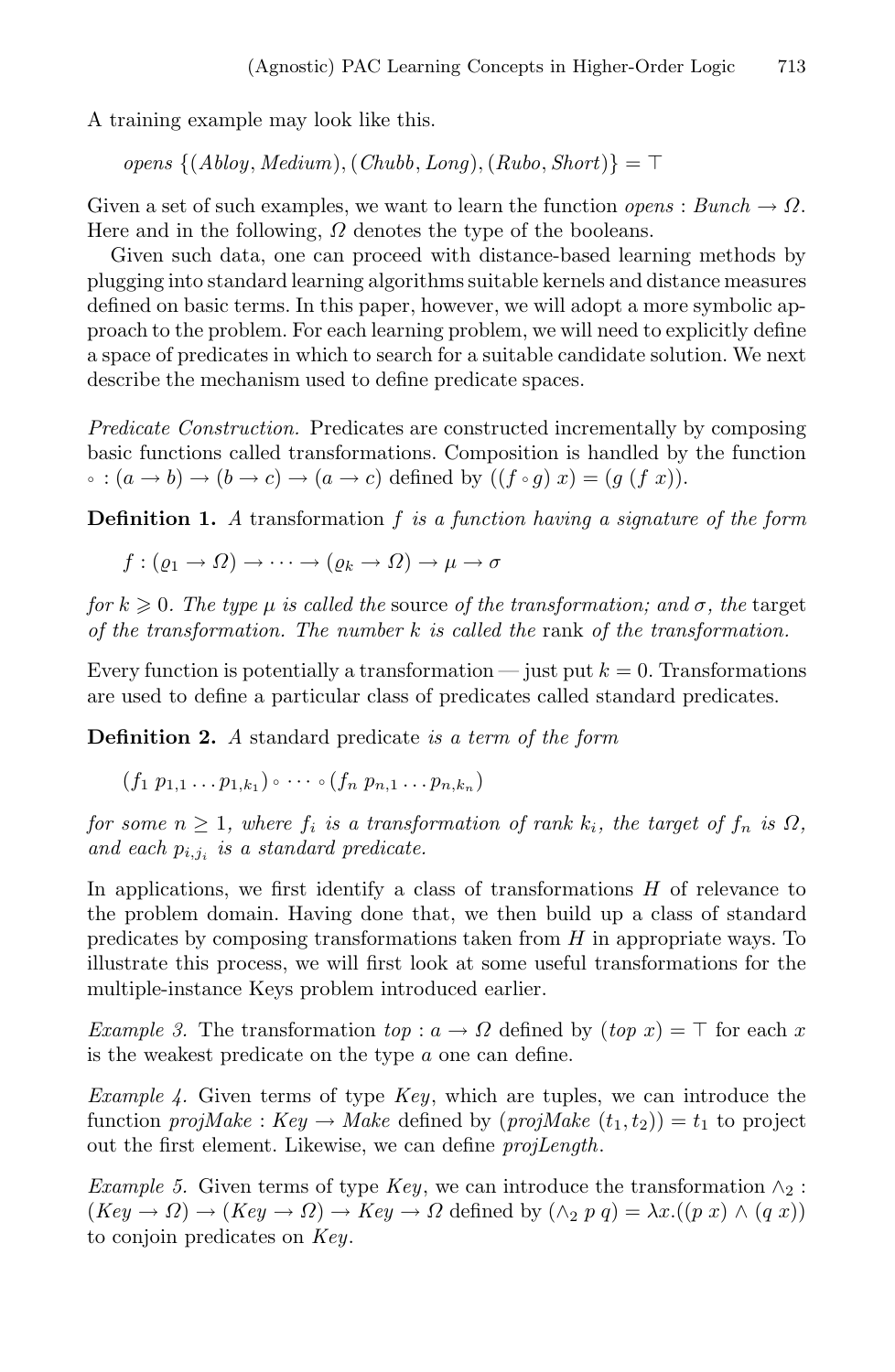Example 6. Given terms of type Bunch, which are sets of keys, we can introduce the transformation  $setExists_1 : (Key \rightarrow \Omega) \rightarrow Bunch \rightarrow \Omega$  defined by (setExists<sub>1</sub> p q) =  $\exists x . ((x \in q) \land (p x))$ . The term (setExists<sub>1</sub> p q) evaluates to  $\top$  iff there exists a key in q that satisfies p. This transformation directly capture the notion of multiple-instance learning.

Example 7. Given the transformations identified so far, we can construct (complex) standard [pr](#page-7-8)edicates on Bunch. For example, the predicate

 $setExists_1 (\land_2 (projMake \circ (= Rubo)) (projLength \circ (= Medium)))$ 

evaluates a set s of keys to  $\top$  iff there exists a Rubo key of medium length in s. One can easily construct other examples.

To efficiently enumerate a class of predicates for a particular application, we use a construct called predicate rewrite systems. It is similar in design to Cohen's antecedent description grammars [4]. We give an informal description of it now. A predicate rewrite is an expression of the form  $p \rightarrow q$ , where p and q are standard predicates. The predicate  $p$  is called the head of the predicate rewrite; q, the body. A predicate rewrite system is a finite set of predicate rewrites. The following is a simple predicate rewrite system for the Keys problem.

 $top \rightarrow setExists_1(\wedge_2 \text{ top top})$  $top \rightarrow projMake \circ (= C)$  for each constant  $C : Make$  $top \rightarrow projLength \circ (= C)$  for each constant  $C: Length$ 

Roughly speaking, predicate generation works as follows. Starting from an initial predicate  $r$ , all predicate rewrites that have  $r$  (of the appropriate type) in the head are selected to make up child predicates that consist of the bodies of these predicate rewrites. Then, for each child predicate and each redex in that predicate, all child predicates are generated by replacing each redex by the body of the predicate rewrite whose head is identical to the redex. This generation of predicates continues to produce the predicate class. For example, the following is a path in the predicate space defined by the rewrite system given above.

 $top \rightsquigarrow setE xists_1(\wedge_2 top top) \rightsquigarrow setE xists_1(\wedge_2 (projMake \circ (= Abloy) top)$  $\rightsquigarrow setExists_1(\wedge_{\mathcal{P}} (projMake \circ (= Abloy) (projLength \circ (= Short)))$  $\rightsquigarrow setExists_1(\wedge_{\mathcal{P}} (projMake \circ (= Abloy) (projLength \circ (= Short)))$  $\rightsquigarrow setExists_1(\wedge_{\mathcal{P}} (projMake \circ (= Abloy) (projLength \circ (= Short)))$ 

The space of predicates defined by a predicate rewrite system  $\rightarrow$  is denoted  $S_{\rightarrow}$ .

Given a predicate rewrite system  $\rightarrow$ , we can define more complex function classes in terms of predicates defined by  $\rightarrow$ . Two function classes in actual use [15] we will look at in this paper are

- 1.  $k$ -DT( $\rightarrow$ ) the class of all decision trees of maximum depth k taking predicates in  $S_{\rightarrow}$  as tests in internal nodes; and
- 2. k-DL( $\rightarrow$ ) the class of all decision lists [16] where each test in an internal node is a conjunction of at most k predicates in  $S_{\rightarrow}$ . (We can close  $S_{\rightarrow}$  under negation if we wish to.)

Other common function classes can be defined (and analysed) in a similar way.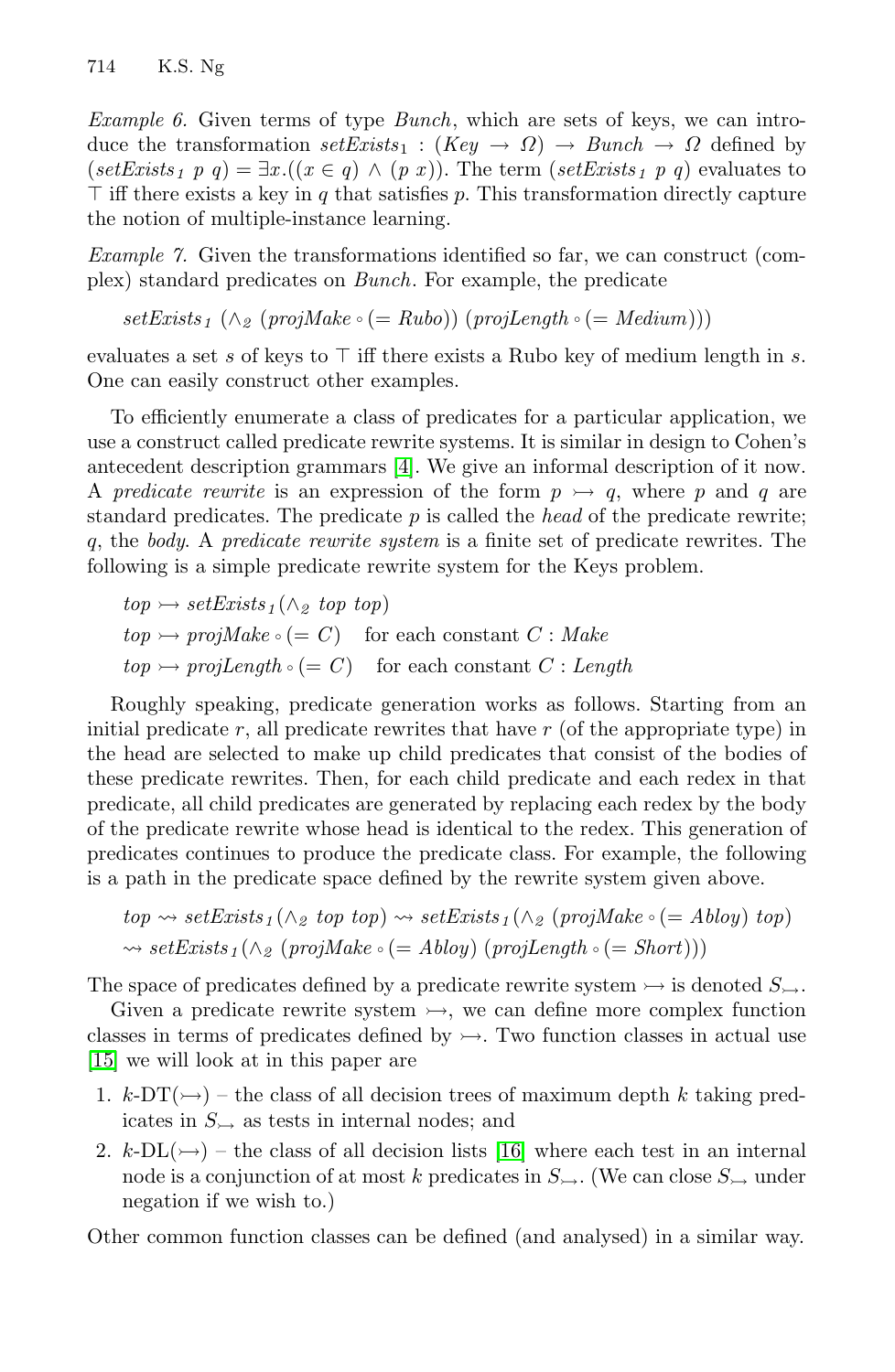# <span id="page-4-0"></span>**3 PAC Learnability of Higher-Order Concepts**

We examine the PAC learnability of  $k$ -DL( $\rightarrow$ ) and  $k$ -DT( $\rightarrow$ ) in this section, fo[cu](#page-7-1)sing mainly on the former. We assume familiarity with the standard definitions of PAC and agnostic PAC learning. The efficient computability of higher-order predicates is studied in §3.1. Sample complexity questions are briefly looked at in §3.2. With these in place, some results on the efficient (agnostic) PAC learnability of k-DL( $\rightarrow$ ) and k-DT( $\rightarrow$ ) are given in §3.3 and §3.4.

# <span id="page-4-2"></span>**3.1 Efficiently Computable Predicates**

<span id="page-4-1"></span>As pointed out in [5], polynomial computability of concept classes is a prerequisite for efficient PAC learnability. We now give a sufficient condition on predicate rewrite systems that will ensure the production of only polynomially computable predicates. Predicate classes defined on such restricted rewrite systems can then be shown to contain only concepts that can be efficiently evaluated.

**Definition 8.** A transformation  $f : (\varrho_1 \to \Omega) \to \cdots \to (\varrho_k \to \Omega) \to \alpha \to \sigma$ is said to be polynomial-time computable qua transformation if  $(f p_1 ... p_k)$  is polynomial-time computable given that each  $p_i$  is polynomial-time computable.

**P[ro](#page-4-1)position 9.** Let  $f : \alpha \to \sigma$  and  $g : \sigma \to \phi$  be polynomial-time computable functions. Then the function  $f \circ g$  is polynomial-time computable.

**Proposition 10.** Let  $T$  be a set of transformations and let  $S_T$  be the set of all standard predicates that can be formed using transformations in  $T$ . If every  $f \in T$  is polynomial-time computable qua transformation, then every  $p \in S_T$ composed of a finite number of transformations is polynomial-time computable.

*Proof.* The proof proceeds by induction on the number of transformations in p and uses Proposition 9. 

In defining a predicate rewrite system  $\rightarrow$ , if we restrict ourselves to transformations that ar[e](#page-7-10) [p](#page-7-10)olynomial-time computable qua transformation, then we can be assured that every  $p \in S_{\rightarrow}$  we will ever construct is polynomial-time computable since  $S_{\rightarrow} \subseteq S_T$ . Further, given such a  $\rightarrow$ , it's easy to show that  $k\text{-DL}(\rightarrow)$  and  $k$ -DT( $\rightarrow$ ) contain only polynomially computable predicates.

## **3.2 Sample Complexity**

It is well-known that the (agnostic) PAC learnability of a function class is tightly governed by its VC dimension [2]. The problem of calculating the VC dimension of general predicate classes definable using predicate rewrite systems was previously considered in [14]. The main conclusion reached there is that in the higher-order logic setting, the VC dimension of a predicate class is usually not much lower than the upper bound given by the logarithm of the size of the predicate class. Given this observation, we consider only finite function classes here. A rewrite system  $\rightarrow$  is said to be *finite* if  $S_{\rightarrow}$  is finite. We assume from now onwards all predicate rewrite systems are finite. Since all finite function classes are (agnostic) PAC learnable, we are interested primarily in efficient learnability.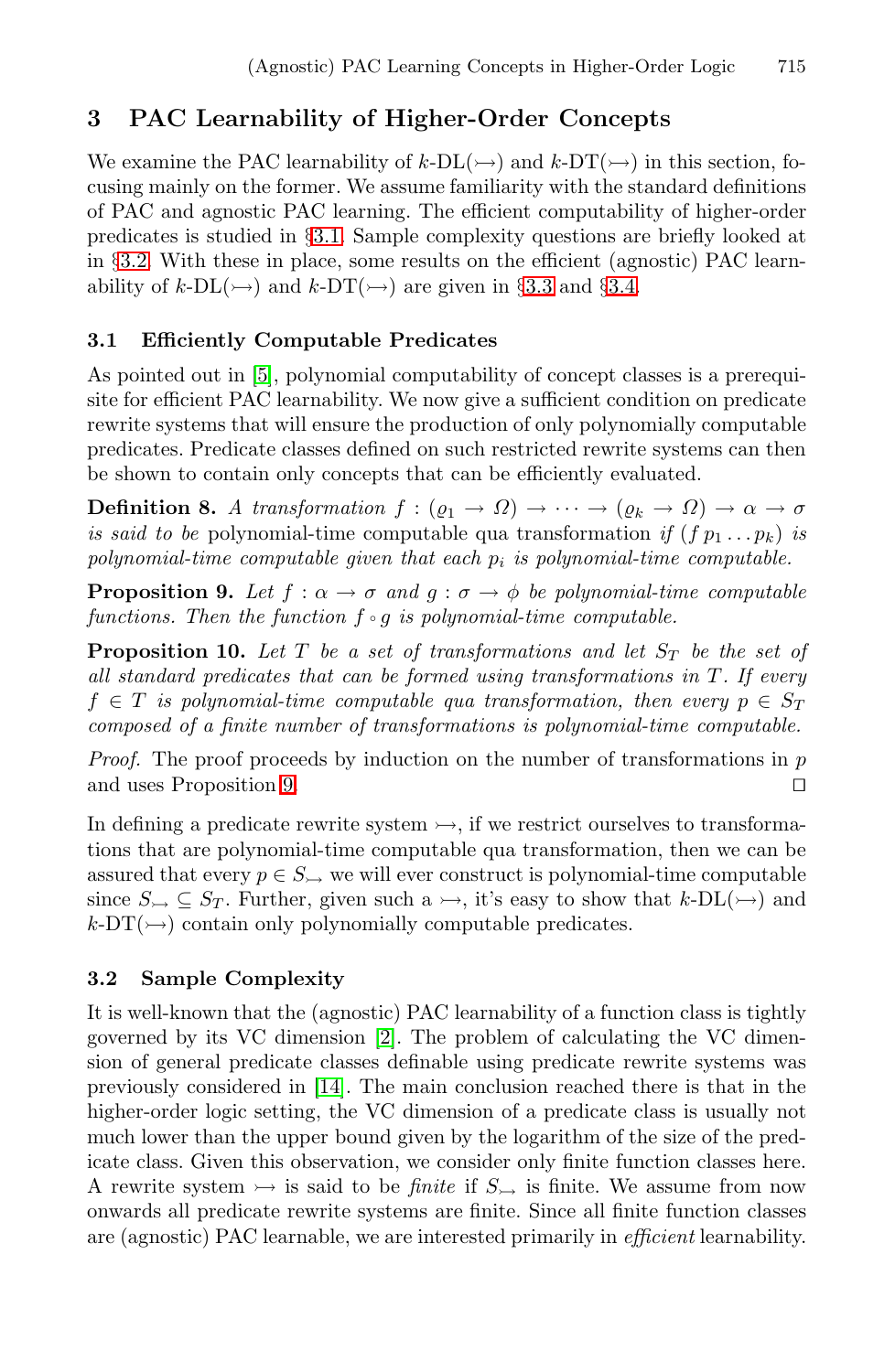#### <span id="page-5-0"></span>**3.3** Efficient (Agnostic) PAC Learn[abi](#page-4-2)lity of  $k$ -DL $(\rightarrow)$

We now look at the learnability of higher-order decision lists, starting with the PAC learnability of  $k$ -DL( $\rightarrow$ ). Under reasonable assumptions on the encoding sizes of individuals and the target function  $t$  (size(t) =  $\log_e |k-\text{DL}(\rightarrow)|$ ), one can show the following is true; Rivest's proof [16] goes through essentially unchanged.

**Proposition 1[1.](#page-5-0)** Let X be a set of individuals and  $\rightarrow$  a finite predicate rewrite system made up of only transformations that satisfy Definition 8. Then the class  $k\n-DL(\rightarrow)$  is efficiently PAC learnable with sample complexity

$$
m(\epsilon,\delta) \leqslant \frac{1}{\epsilon} (O((S_{\rightarrow})^l) + \ln \frac{1}{\delta})
$$

for some constant l.

The ease with which Proposition 11 can be established should not belie its importanc[e.](#page-7-10) It extends Rivest's theorem beyond simple decision lists defined on boolean vectors to arbitrarily rich efficiently computable higher-order decision lists defined on arbitrarily complex structured data. In fact, it's worth pointing out that k-DL( $\rightarrow$ ) is probably the largest class of functions that has ever been shown to be efficiently PAC learnable.

We now study the learnabili[ty](#page-7-10) of  $k-\text{DL}(\rightarrow)$  in the more realistic agnostic PAC learning setting. The correct (and only) strategy in this setting is simple: find the predicate in the predicate class with the lowest error on the training examples. (See, for details, [2, Chap. 23].) Computing the decision list with the lowest empirical error given a set of training examples is, unfortunately, a computationally difficult problem. Indeed, one can show that there is no efficient algorithm for this optimization problem in the propositional setting, which is a special case of the general problem, unless  $P=NP$ . We now sketch a proof.

The argument is an adaptation of the proof for [2, Thm 24.2]. Consider the following two decision problems.

- 1. VERTEX-COVER : Instance: A graph  $G = (V, E)$  and an integer  $k \leq |V|$ . Question: Is there a vertex cover  $U \subseteq V$  such that  $|U| \leq k$ ?
- 2. DL-FIT : Instance:  $z \in (\{0,1\}^n \times \{0,1\})^m$  and an integer  $k \in \{1, ..., m\}$ . Question: Is there  $h \in 1$ -DL $(n)$  such that  $\hat{er}(h,z) \leq k/m$ ?

A vertex cover of a graph  $G = (V, E)$  is a set  $U \subseteq V$  of vertices such that at least one vertex of every edge in E is in U. In the definition of DL-FIT,  $\hat{er}(h,z)$ is defined to be  $|\{(x,y) \in z : h(x) \neq y\}|/m$  and 1-DL(n) is as defined in [16].

It is known that VERTEX-COVER is NP-hard. One can show that every VERTEX-COVER problem can be reduced in polynomial time to a DL-FIT problem. Consider an instance  $G = (V, E)$  of VERTEX-COVER where  $|V| = n$  and  $|E| = r$ . We assume that each vertex in V is labelled with a number from  $\{1, 2, \ldots, n\}$  and we denote by ij an edge in E connecting vertex i and vertex j. The size of the instance is  $\Omega(r+n)$ . We construct  $z(G) \in (\{0,1\}^n \times \{0,1\})^{r+n}$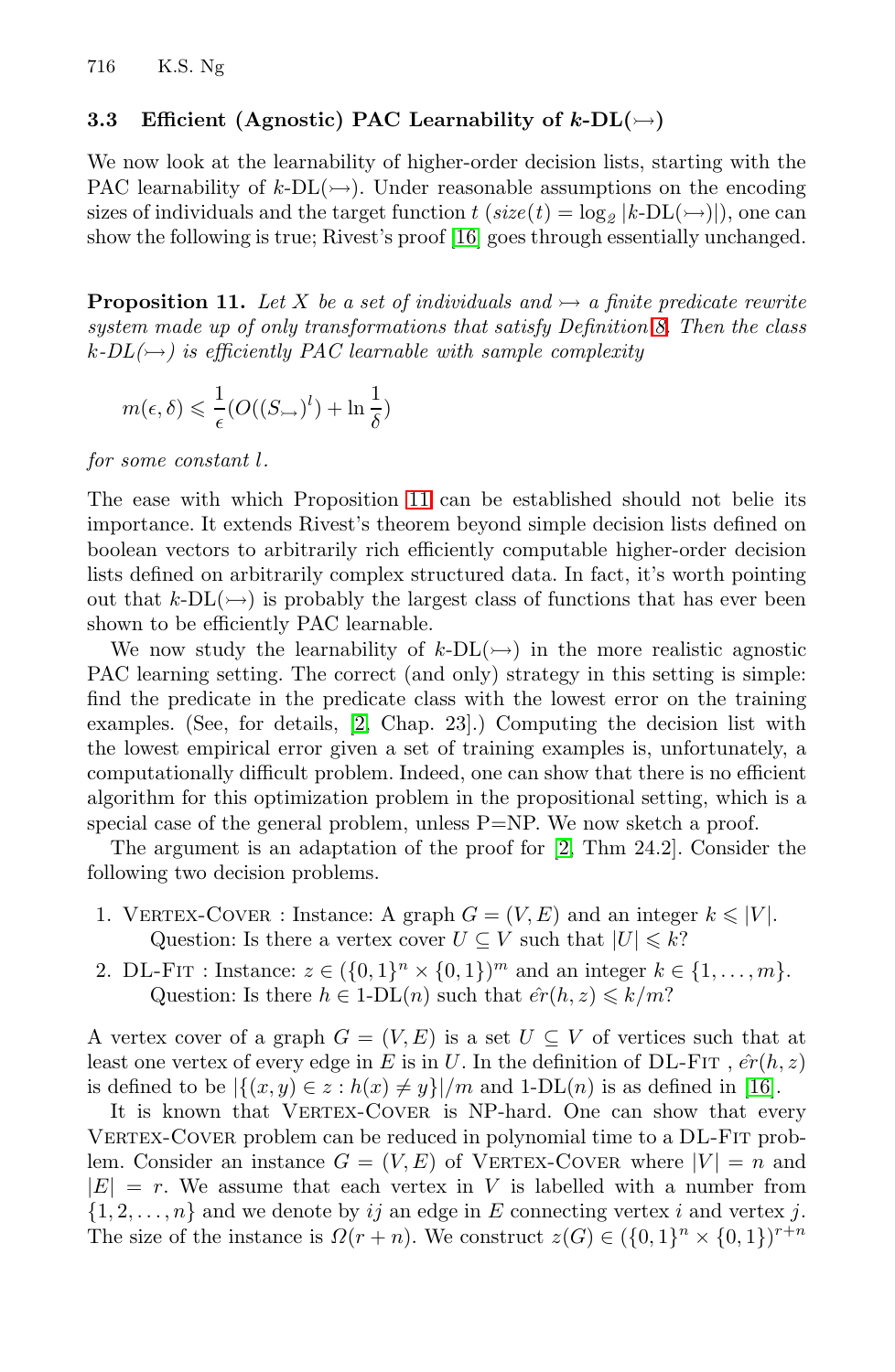as follows. For any two integers  $i, j$  between 1 and n, let  $e_{i,j}$  denote the binary vector of length  $n$  with ones in positions  $i$  and  $j$  and zeroes everywhere else. The sample  $z(G)$  consists of the labelled examples  $(e_{i,i}, 1)$  [fo](#page-7-12)r  $i = 1, 2, ..., n$  and, for each edge  $ij \in E$ , the labelled example  $(e_{i,j}, 0)$ . The size of  $z(G)$  is  $(r+n)(n+1)$ , which is polynomial in the size of the original VERTEX-COVER instance.

*Example 12.* Consider the graph  $G = \{\{1, 2, 3, 4\}, \{11, 12, 13, 14, 23, 33\}\}\.$  Then

$$
z(G) = \{ (1000, 1), (0100, 1), (0010, 1), (0001, 1), (0001, 1), (1000, 0), (1100, 0), (1010, 0), (1001, 0), (0110, 0), (0010, 0) \}.
$$

Using the fact that  $1-DL(n)$  is a subset of linear threshold functions [1], it is easy to show that the following is true.

**Proposition 13.** Given any graph  $G = (V, E)$  with n vertices and r edges and any integer  $k \leq n$ , let  $z(G)$  be as defined above. There is  $h \in 1-DL(n)$  such that  $\hat{er}(h,z(G)) \leq k/(n+r)$  iff there is a vertex cover of G of cardinality at most k.

Now, if there is an algorithm that, given a set  $\mathcal E$  of examples, can find in polynomial time  $\arg \min_{h \in 1-DL(n)} \hat{er}(h, \mathcal{E})$ , then it can be used to solve DL-FIT in polynomial time. But since DL-Fit is NP-hard, such an algorithm cannot exists unless P=NP. This means  $k$ -DL( $\rightarrow$ ) is not efficiently agnostic PAC learnable under standard complexity-theoretic assumptions.

#### **3.4** Efficient (Agnostic) PAC Learnability of  $k$ -DT( $\rightarrow$ )

We end the section with brief remarks on the learnability of  $1-DT(\rightarrow)$  (higherorder decision stumps) and  $k$ -DT( $\rightarrow$ ) for  $k > 1$  (higher-order decision trees).

<span id="page-6-0"></span>Given a set X of i[nd](#page-7-13)ividuals and a predicate rewrite system  $\rightarrow$ , the class  $1-DT(\rightarrow)$  is not efficiently (agnostic) PAC learnable. This is unsurprising since (agnostic) PAC learning  $1-DT(\rightarrow)$  entails an exhaustive search of  $S_{\rightarrow}$ . The run time thus cannot be bounded by a polynomial in  $size(t)$ .

The efficient learnability of decision trees remains one of the longest-standing open problems in computational learning theory. In particular, it is not known whether the problem of computing the most accurate decision tree given a set of examples is hard. The weak learning framework [pro](#page-7-14)vides probably the best chance for [ob](#page-7-15)taining positive results; see [8].

## **4 Discussion and Conclusion**

We conclude by comparing our analysis with similar studies in ILP. The comparison is centred around the basic setup of a learning problem. There are two main logical settings in first-order learning: learning from entailment [13] and learning from interpretations [7]. Learning in higher-order logic, being a direct generalization of attribute-value learning, is closer to the latter. The two share the following features with attribute-value learning, which are not found in the learning from entailment setting: